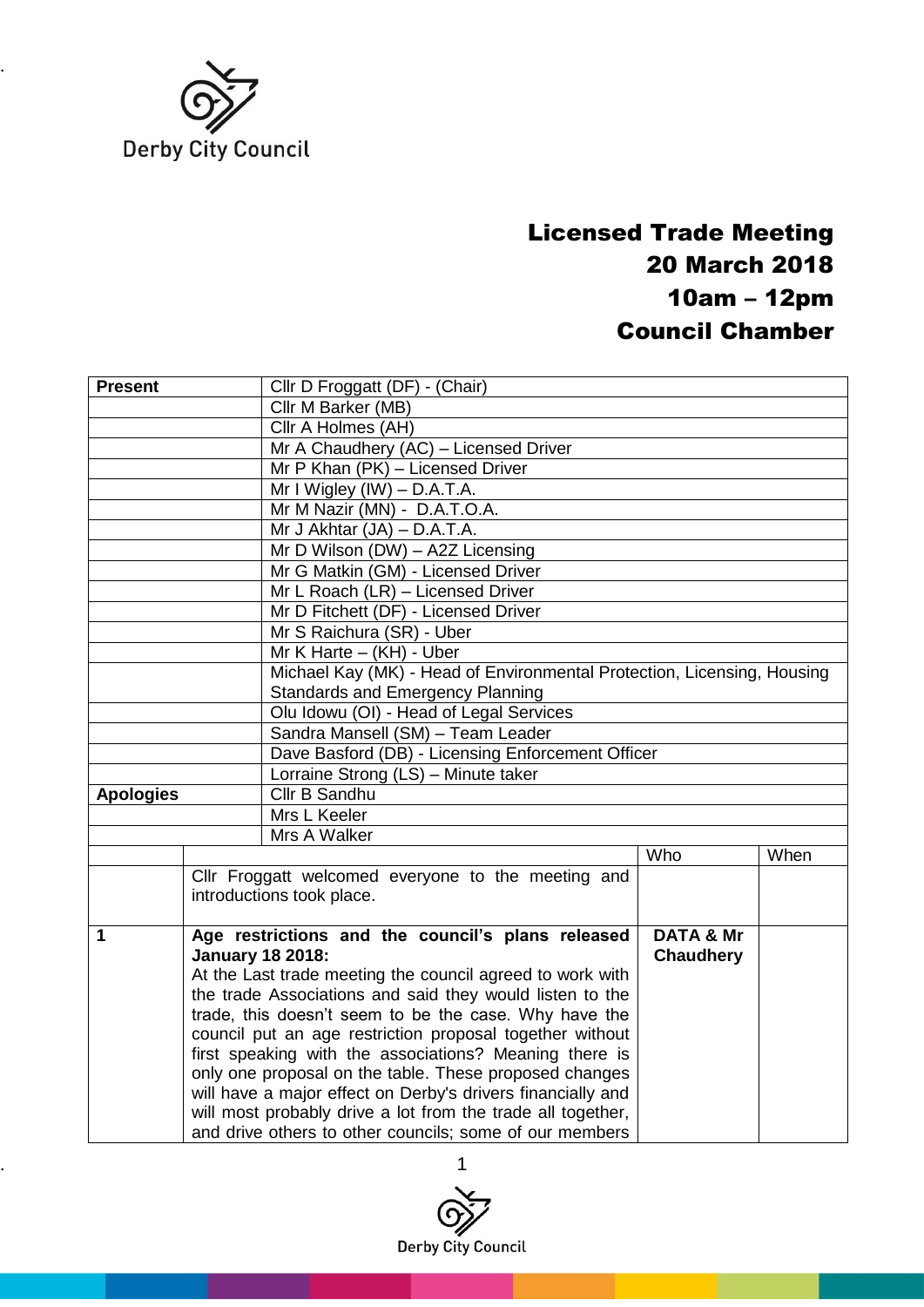| have already started applying to Wolverhampton where<br>common sense seems to be more apparent.<br>Details of the progress on the cross party working<br>group:<br>In the last meeting there was a discussion on cross<br>working parties, we would like to know what progress has<br>been made.                                                                  |  |
|-------------------------------------------------------------------------------------------------------------------------------------------------------------------------------------------------------------------------------------------------------------------------------------------------------------------------------------------------------------------|--|
| Cllr Froggatt informed the group of the consultation date<br>on $4^{\text{th}}$ May 2018.                                                                                                                                                                                                                                                                         |  |
| MK stated that the proposal was discussed at the last<br>policy committee.                                                                                                                                                                                                                                                                                        |  |
| Cllr Froggatt suggested that the best way forward would<br>be to submit proposals, for consideration as part of the<br>consultation process, and stated that the restriction has<br>not been put in place; it is a proposal which forms part of<br>the consultation.                                                                                              |  |
| No discussions have taken place with the association or<br>any other consultees as this would be done as part of the<br>consultation.                                                                                                                                                                                                                             |  |
| Concerns raised by D.A.T.A around drivers applying to<br>other Council's e.g. Wolverhampton/Erewash, in order to<br>avoid the potential restrictions applied by DCC.                                                                                                                                                                                              |  |
| D.A.T.A also queried the possibility of using different<br>types of vehicles, age concerns around older vehicles,<br>more affordable, proposals to bring emissions down.                                                                                                                                                                                          |  |
| Cllr Barker said the ramifications of the Clean Air Act are<br>yet to be clarified. Vehicles within the Council's fleet<br>would also need to be considered. The likelihood will be<br>that some vehicles could potentially not meet the<br>emission levels.                                                                                                      |  |
| DW stated that older vehicles, the emission levels would<br>be difficult to maintain and whether the use of retro fit<br>devices can be approved in the future.                                                                                                                                                                                                   |  |
| AC asked if Private Hire vehicles are being fitted with a<br>gadget for emissions. MK stated that the current<br>proposals around the clean air zone are focussing on the<br>3 sectors- Light Haulage/Buses/Hackney Private Hire.<br>DCC Traffic and Transportation team are leading on this.<br>A low omission strategy For the City is also being<br>developed. |  |
| Cllr Froggatt informed the group that the information on<br>the consultation will be advertised on the Licensing<br>website.<br>Action: SM to ensure the Trading Groups/Drivers are<br>aware.                                                                                                                                                                     |  |

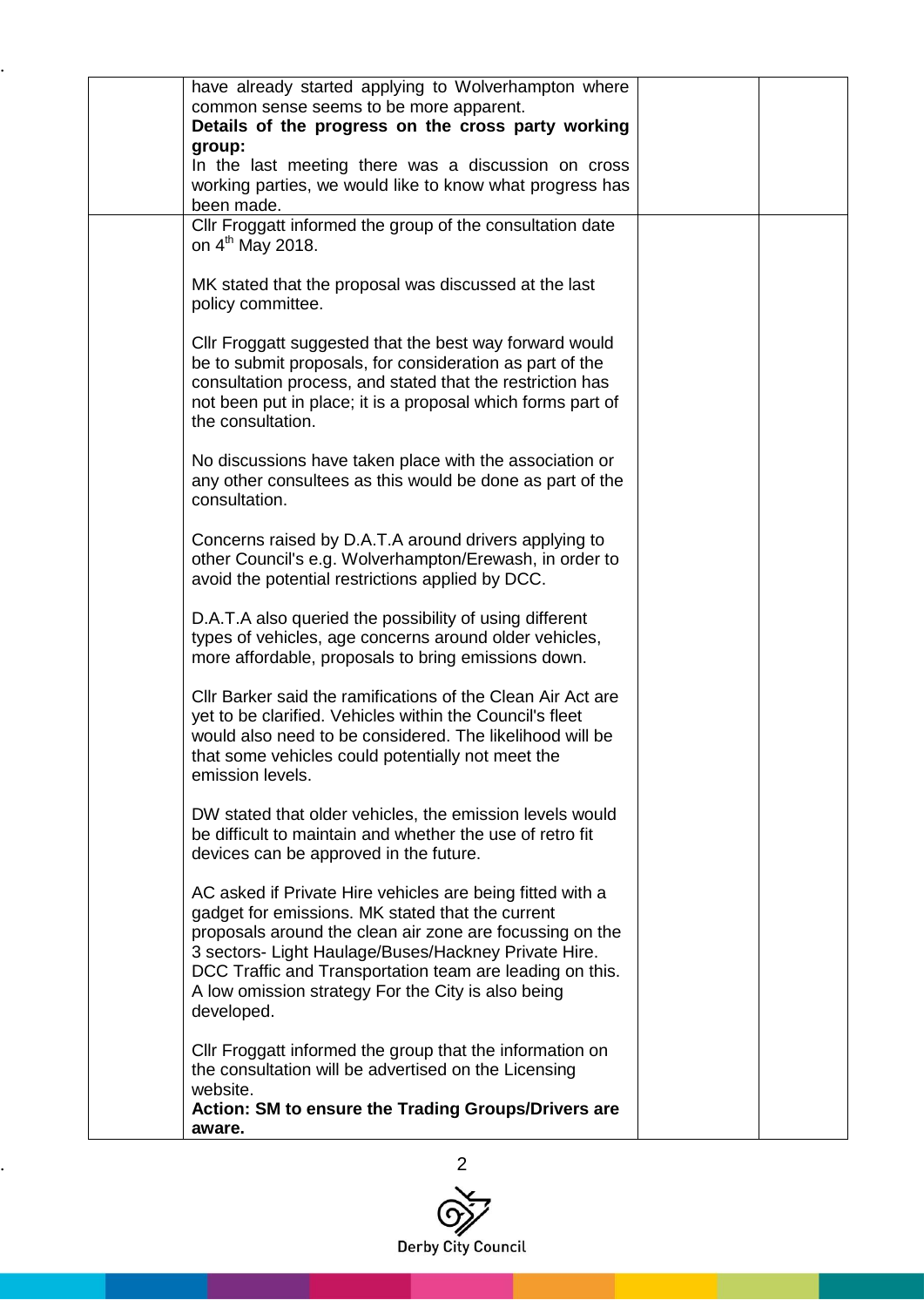| $\overline{2}$ | Implementation of 3 year medicals:                          | <b>DATA</b>          |  |
|----------------|-------------------------------------------------------------|----------------------|--|
|                |                                                             |                      |  |
|                | Unresolved from the last trade meeting, correspondence      |                      |  |
|                | promised has not been forwarded to DATA which was           |                      |  |
|                | promised by the council, We firmly believe medicals         |                      |  |
|                | wasn't consulted on as it should have been when the         |                      |  |
|                | council changed the validation period from 5 years to 3     |                      |  |
|                |                                                             |                      |  |
|                | years in 2015 to coincide with the new 3 year badge.        |                      |  |
|                | It was proposed at the last meeting that LK would send      |                      |  |
|                | out correspondence regarding the consultation. D.A.T.A      |                      |  |
|                | have said that they have not received this information.     |                      |  |
|                | There was some confusion in respect of this item as         |                      |  |
|                | officers believed the matter had been clarified at the last |                      |  |
|                | meeting.                                                    |                      |  |
|                | Action: MK to finalise with LK and send out email to        |                      |  |
|                |                                                             |                      |  |
|                | DATA.                                                       |                      |  |
| 3              | Hackney change of colour policy:                            | <b>DATA</b>          |  |
|                | We feel the need for cabs to be sprayed yellow is down      |                      |  |
|                | grading the life expectancy of the vehicles body work and   |                      |  |
|                | is voiding the manufacturers corrosion warranty of the      |                      |  |
|                | vehicle, we would like the council to follow Nottingham's   |                      |  |
|                | example and allow black for new licences and gradually      |                      |  |
|                |                                                             |                      |  |
|                | phase out the yellow substandard requirement, we            |                      |  |
|                | believe down grading the vehicles paint work is a major     |                      |  |
|                | factor that is causing cabs to corrode quicker than they    |                      |  |
|                | should.                                                     |                      |  |
|                | Following the concerns raised by DATA around the            |                      |  |
|                | potential costs to drivers and issues around the corrosion  |                      |  |
|                | element of the vehicle being sprayed yellow, it was         |                      |  |
|                | requested that the Council take a different approach.       |                      |  |
|                |                                                             |                      |  |
|                |                                                             |                      |  |
|                | OI clarified that the colour requirement for hackney        |                      |  |
|                | carriages was not a new phenomenon in Derby and that it     |                      |  |
|                | was in-place because of the legislative requirements to     |                      |  |
|                | distinguish between Private Hire/Hackney Carriage           |                      |  |
|                | vehicles. In relation to the work not being done correctly  |                      |  |
|                | by the garage affecting corrosion element, this was a       |                      |  |
|                | private matter between the vehicle proprietor and the       |                      |  |
|                | person undertaking the work. If respraying is undertaken    |                      |  |
|                | correctly, there should be no issues.                       |                      |  |
|                |                                                             |                      |  |
|                |                                                             |                      |  |
|                | The Drivers made suggestions around vehicles being          |                      |  |
|                | kept the original factory colour or body wrapped.           |                      |  |
|                |                                                             |                      |  |
|                | Cllr Froggatt recommended that this be debated at the       | <b>Officer</b>       |  |
|                | next Licensing Committee.                                   | <b>Report to</b>     |  |
|                |                                                             | <b>Committee</b>     |  |
| 4              | <b>Spare Wheels:</b>                                        | <b>DATA &amp; Mr</b> |  |
|                | More and more new vehicles don't come with spare            | <b>Chaudhery</b>     |  |
|                | wheels but instead some come with puncture canisters.       |                      |  |
|                |                                                             |                      |  |
|                | We would like the council to move with the times and        |                      |  |
|                | allow newer vehicles without a spare wheel to be            |                      |  |
|                | licensed.                                                   |                      |  |
|                |                                                             |                      |  |
|                |                                                             |                      |  |

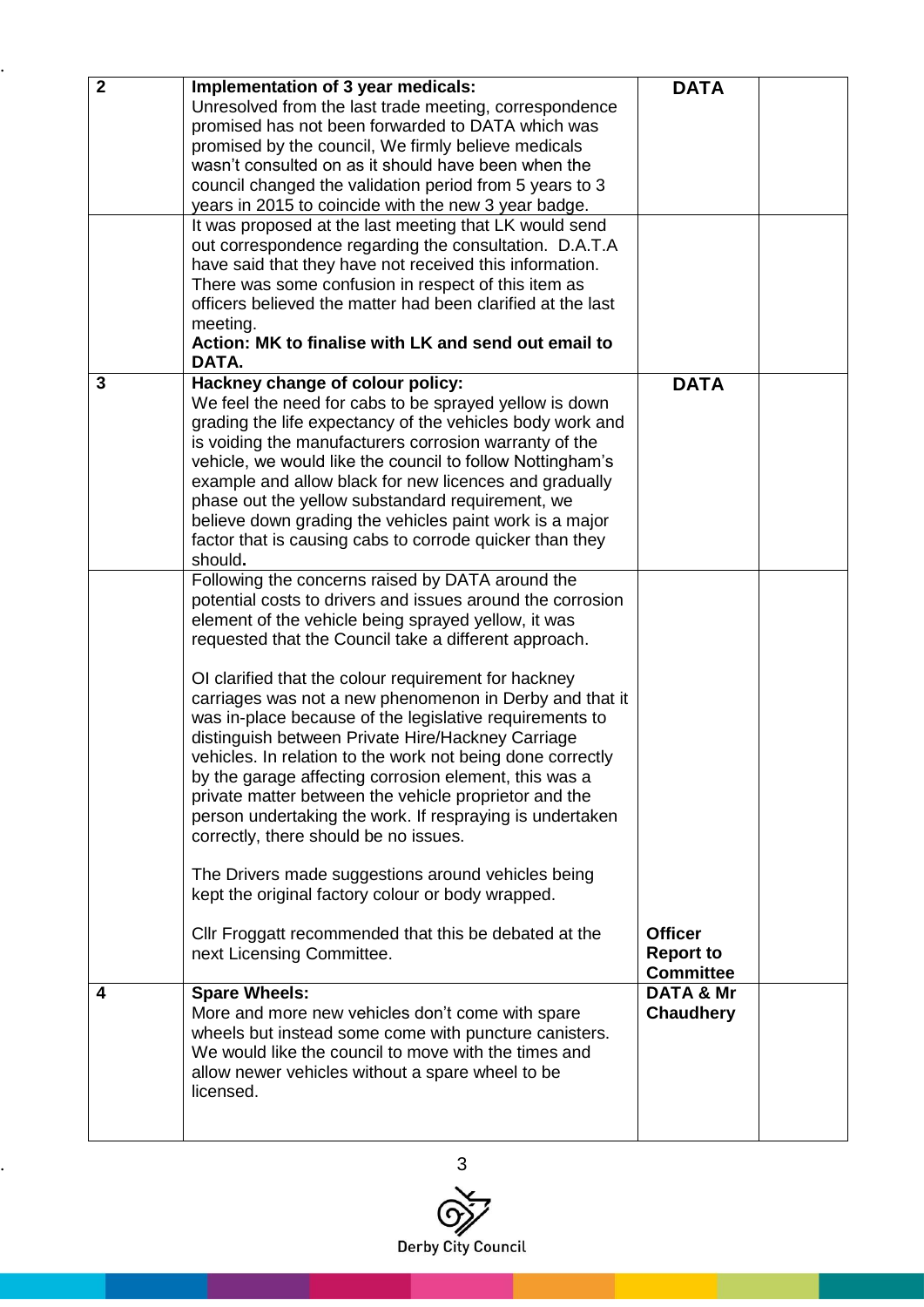|   | Manufactures spare wheel and emergency repair kit.<br><b>Statement:</b><br>Vast majority of the manufacturers have already moved<br>towards emergency repair kit as opposed to spare wheel                                                                                                                                                                                                                                                                                                                                                                                                                                                                                                                                                                                                              |                                                        |  |
|---|---------------------------------------------------------------------------------------------------------------------------------------------------------------------------------------------------------------------------------------------------------------------------------------------------------------------------------------------------------------------------------------------------------------------------------------------------------------------------------------------------------------------------------------------------------------------------------------------------------------------------------------------------------------------------------------------------------------------------------------------------------------------------------------------------------|--------------------------------------------------------|--|
|   | or a space saver.<br>Following the information around more new vehicles are<br>not being fitted with a spare wheel, the drivers queried<br>whether the use of emergency repair kits could be<br>considered as an option. It was also highlighted that a<br>vehicle had been passed by one of the approved<br>garages, (not fitted with a spare tyre). MK stated that<br>there are vehicle specification requirements around spare<br>wheels, and that the vehicle in question would not have<br>complied with the specifications and therefore should not<br>have been passed. He asked the trade to provide details<br>of the vehicle so the matter could be investigated.<br>OI highlighted this would also be considered as a public                                                                 |                                                        |  |
|   | safety concern.<br>Cllr Froggatt requested this be debated at the next<br>Licensing Committee.                                                                                                                                                                                                                                                                                                                                                                                                                                                                                                                                                                                                                                                                                                          | <b>Officer</b><br><b>Report to</b><br><b>Committee</b> |  |
| 5 | Road side checks:<br>Can the licensing team confirm that a roadside check<br>should last a maximum amount of time and should only<br>be visual. Should the enforcement officer have any further<br>concerns he / she should issue the driver a slip to have<br>his / her vehicle inspected at a council approved mot<br>garage. We've had members complaining vehicles have<br>been damaged by enforcement offices at the roadside<br>carrying out these spot checks. It's also been reported<br>that enforcement have been carrying some of these<br>checks out in bus stops, we feel this is unacceptable<br>when drivers are being fined by the council for entering<br>certain bus stops the ones with cameras for example.<br>Photographic evidence can be produced to the council if<br>required. | <b>DATA &amp; Mr</b><br><b>Chaudhery</b>               |  |
|   | Taxi spot checks:<br>Over the past few months the trade has experienced<br>perceived irregularities in the spot checks performed by<br>the enforcement officers; therefore we would like the<br>licensing committee to address the situation to bring<br>about a standardised agreeable system and procedure.                                                                                                                                                                                                                                                                                                                                                                                                                                                                                           |                                                        |  |
|   | MK clarified that a maximum amount of time for a road<br>side check could not be stipulated, as this would be<br>dependent on the circumstances.<br>MK also confirmed that no complaints had been made to<br>the Licensing Team about these matters.                                                                                                                                                                                                                                                                                                                                                                                                                                                                                                                                                    |                                                        |  |
|   | IW felt that the drivers are being forced to stop in<br>locations which are not deemed safe; this is being                                                                                                                                                                                                                                                                                                                                                                                                                                                                                                                                                                                                                                                                                              |                                                        |  |

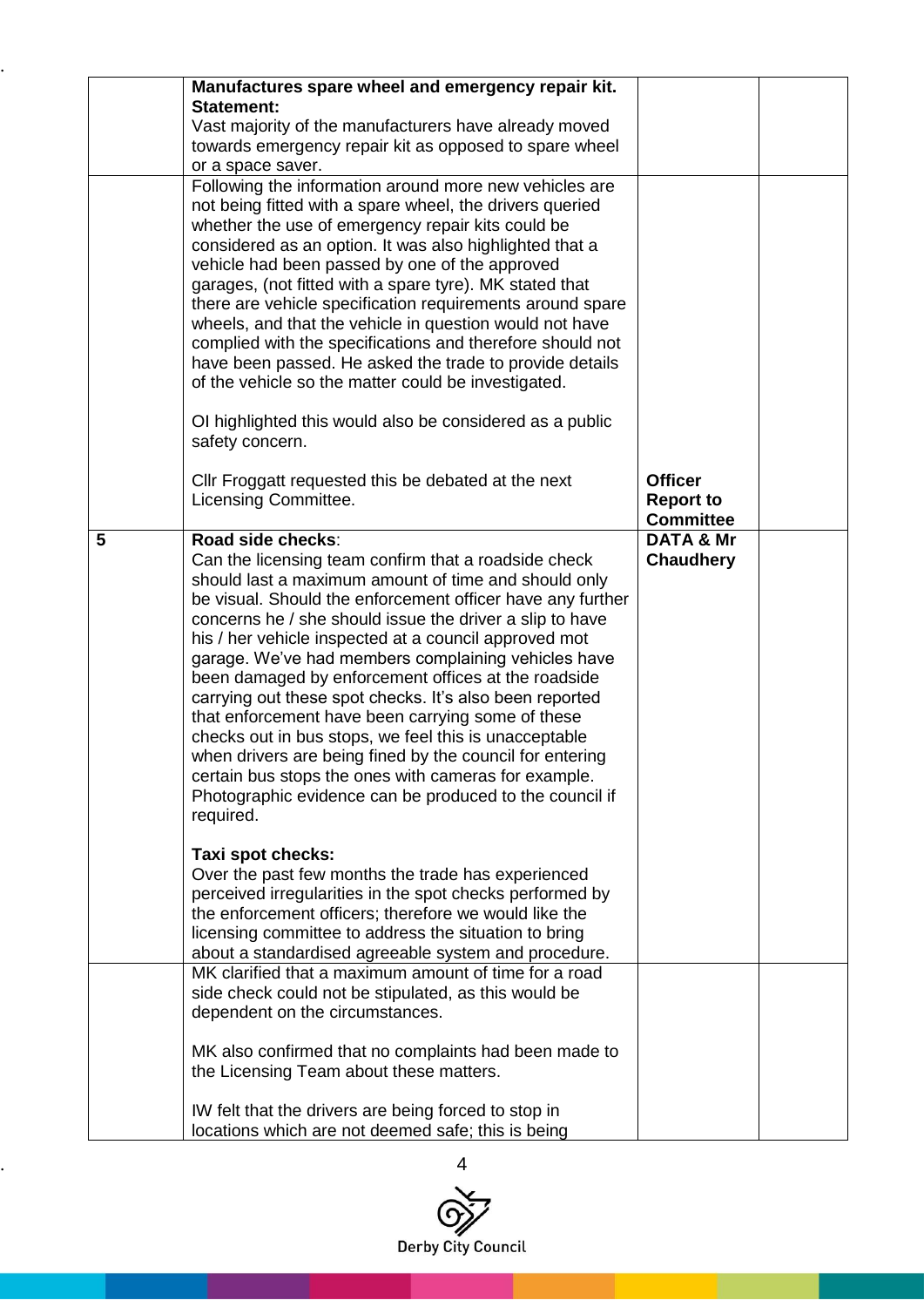|   | enforced through the joint inspections, i.e. at a bus stop,<br>and this can also result in a driver being issued a parking<br>ticket. MK stated that the team would support the driver<br>with any appeal if necessary. DB stated that this incident<br>would have been an exception for the Police to force a<br>vehicle to park at a bus stop.<br>AC queried the suitability of the equipment/apparatus<br>used around the checks, and asked that a more suitable<br>solution would be for the vehicle to be taken to one of the                                                                                                                |                  |  |
|---|---------------------------------------------------------------------------------------------------------------------------------------------------------------------------------------------------------------------------------------------------------------------------------------------------------------------------------------------------------------------------------------------------------------------------------------------------------------------------------------------------------------------------------------------------------------------------------------------------------------------------------------------------|------------------|--|
|   | approved garages. MK stated that it would not be<br>practical.                                                                                                                                                                                                                                                                                                                                                                                                                                                                                                                                                                                    |                  |  |
|   | OI stated that vehicles can be stopped based on a<br>reasonable suspicion. If the vehicle was taken to a<br>garage to be checked the vehicle would need to be<br>suspended which would not always be justified - while<br>the majority of spot checks do identify vehicle<br>irregularities, there are a minority of cases where<br>irregularities are not borne out. That does not make the<br>basis of the 'reasonable suspicion' unlawful but a vehicle<br>can only be suspended where there are justifications for<br>doing so. Suspensions can therefore only be legitimate<br>where the basis of such reasonable suspicion is borne<br>out. |                  |  |
|   | IW suggested the possibility of vehicles being issued with<br>a slip to take to a test station after a short observation.                                                                                                                                                                                                                                                                                                                                                                                                                                                                                                                         |                  |  |
| 6 | CAZ (Clean Air Zone): What does the Council /<br>Licensing Service propose, timescales, consultation,<br>etc?                                                                                                                                                                                                                                                                                                                                                                                                                                                                                                                                     | A <sub>2</sub> Z |  |
|   | MK reported that the proposals are still being developed<br>and that a number of legal challenges have been made to<br>the Government's proposals. The Traffic & Transport<br>team have arranged a workshop on 10 <sup>th</sup> April for hackney<br>vehicle proprietors and drivers. The workshop is being<br>delivered by an independent company who are seeking<br>volunteers for devices to be fitted to vehicles, for testing.                                                                                                                                                                                                               |                  |  |
|   | IW queried the challenges with the authority and<br>government backing.<br>OI said that at some point there will be a drive in the city<br>to reduce the emissions, so some changes to vehicles will<br>be a necessity albeit the detail of what that would entail at<br>this time remain unclear. Of added that information on the<br>clean air zone principles have gone before committee,<br>and have been brought to the attention of the trade to<br>raise awareness that changes are likely which, once the<br>detail is agreed and finalised, will impact locally and                                                                      |                  |  |

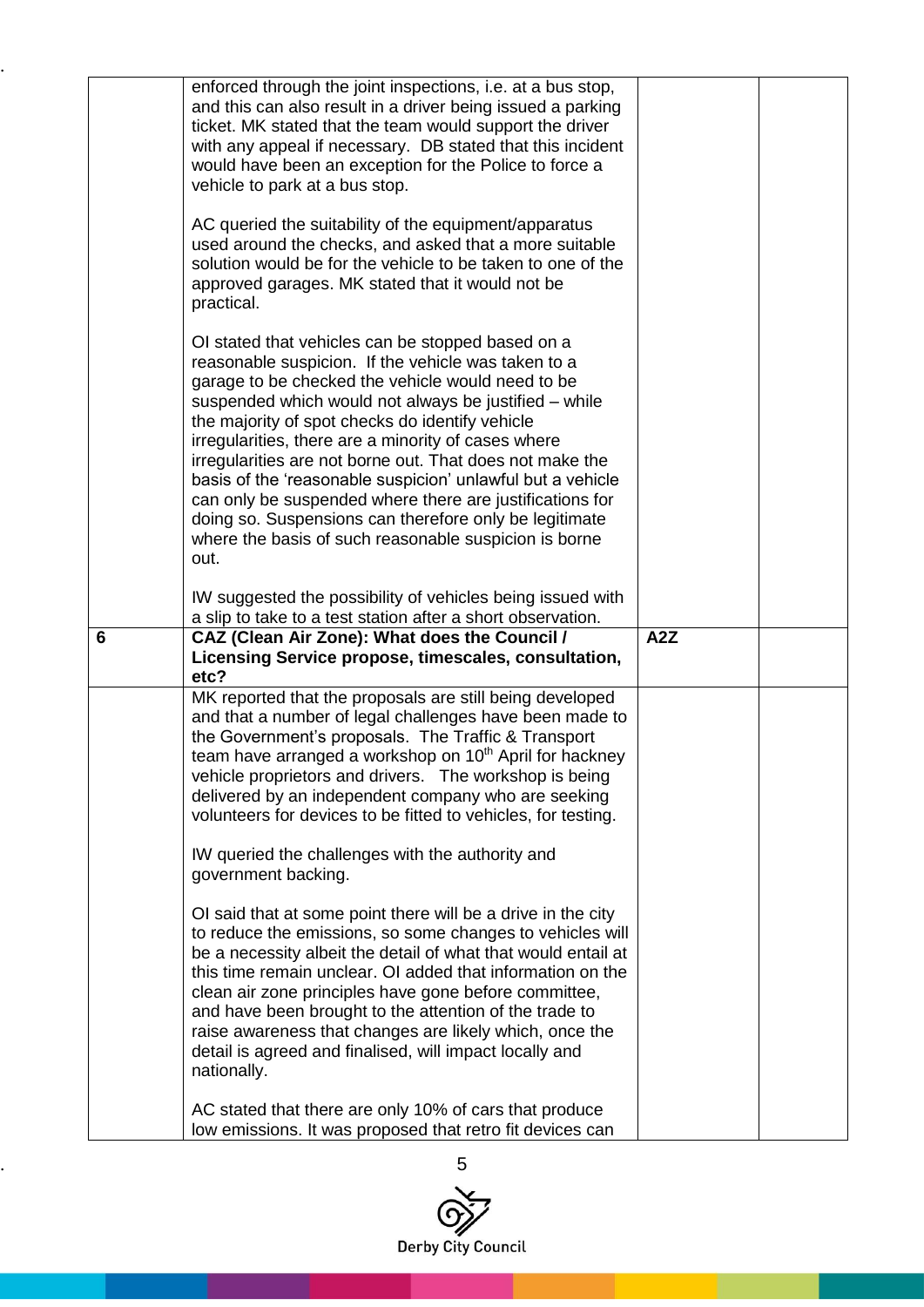|                | be considered as an option, once they have been                                                               |                  |  |
|----------------|---------------------------------------------------------------------------------------------------------------|------------------|--|
|                | approved, as opposed to an age limit on the vehicle.                                                          |                  |  |
|                |                                                                                                               |                  |  |
|                | IW asked that all proposed information is relayed to the                                                      |                  |  |
|                | Trade. Cllr Froggatt stated that once formulated,                                                             |                  |  |
|                | information would be passed on.                                                                               |                  |  |
|                |                                                                                                               |                  |  |
| $\overline{7}$ | Prohibit drivers from working for more than one                                                               | A <sub>2</sub> Z |  |
|                | operator at a time:                                                                                           |                  |  |
|                | Drivers working for multiple operators causes operational                                                     |                  |  |
|                | problems for operators, enforcement problems for the                                                          |                  |  |
|                | Council and risks drivers using vehicles without insurance                                                    |                  |  |
|                | (if the vehicle is owned and insured by Operator A to be                                                      |                  |  |
|                | used in connection with their business and is then,                                                           |                  |  |
|                | without Operator A's knowledge or permission, used by                                                         |                  |  |
|                | the driver to undertake work on behalf of Operator Z).                                                        |                  |  |
|                | OI stated that from a legal perspective, DCC cannot get                                                       |                  |  |
|                | involved with the restriction of trade, it is the responsibility                                              |                  |  |
|                | of the operators to resolve this. DCC has a regulatory                                                        |                  |  |
|                | remit over the trade, not a contractual right. Therefore                                                      |                  |  |
|                | cannot impose this. It was suggested that the firms add                                                       |                  |  |
|                | this stipulation into the contracts in place with their                                                       |                  |  |
|                | drivers, to avoid breach of contract. Operators to put                                                        |                  |  |
|                | checks in place.                                                                                              |                  |  |
|                |                                                                                                               |                  |  |
|                | DW suggested that it is known that certain drivers trade                                                      |                  |  |
|                | without effective insurance in place when trading under a                                                     |                  |  |
|                | different firms name to that which they are insured with.                                                     |                  |  |
|                | OI challenged DW, and the trade, to provide details of                                                        |                  |  |
|                | such known irregularities so that investigations can be                                                       |                  |  |
| 8              | carried out to address such regulatory breaches.<br><b>Bus Lane:</b>                                          | A2Z              |  |
|                |                                                                                                               |                  |  |
|                | Access to private hire vehicles, especially if vehicles are<br>low emission as part of the CAZ.               |                  |  |
|                | This item was covered under item 6.                                                                           |                  |  |
| 9              |                                                                                                               | Mr               |  |
|                | Flexibility and choice for the hackney carriage<br>license:                                                   | <b>Chaudhery</b> |  |
|                | We would like the licensing committee to consider the                                                         |                  |  |
|                |                                                                                                               |                  |  |
|                | flexibility in choice of vehicles as a hackney carriage<br>given the opportunity to license a saloon car as a |                  |  |
|                | hackney carriage. This will cut down the carbon foot in                                                       |                  |  |
|                | line with the government agenda as the manufacturers                                                          |                  |  |
|                | are continuously working to offer vehicles for sale with                                                      |                  |  |
|                | lower carbon emissions. This can be evident from many                                                         |                  |  |
|                | major manufacturers i.e. Volkswagen, ford, Mercedes.                                                          |                  |  |
|                |                                                                                                               |                  |  |
|                | Cllr Froggatt specified that the vehicle must be able to                                                      |                  |  |
|                | carry disabled passengers, in order to conform with<br>equality requirements.                                 |                  |  |
|                |                                                                                                               |                  |  |
|                | IO also clarified the DDA requirement for licensed                                                            |                  |  |
|                | vehicles.                                                                                                     |                  |  |
|                |                                                                                                               |                  |  |
|                | SM informed the group of the website with information of                                                      |                  |  |
|                | which vehicles that can be used.                                                                              |                  |  |
|                |                                                                                                               |                  |  |

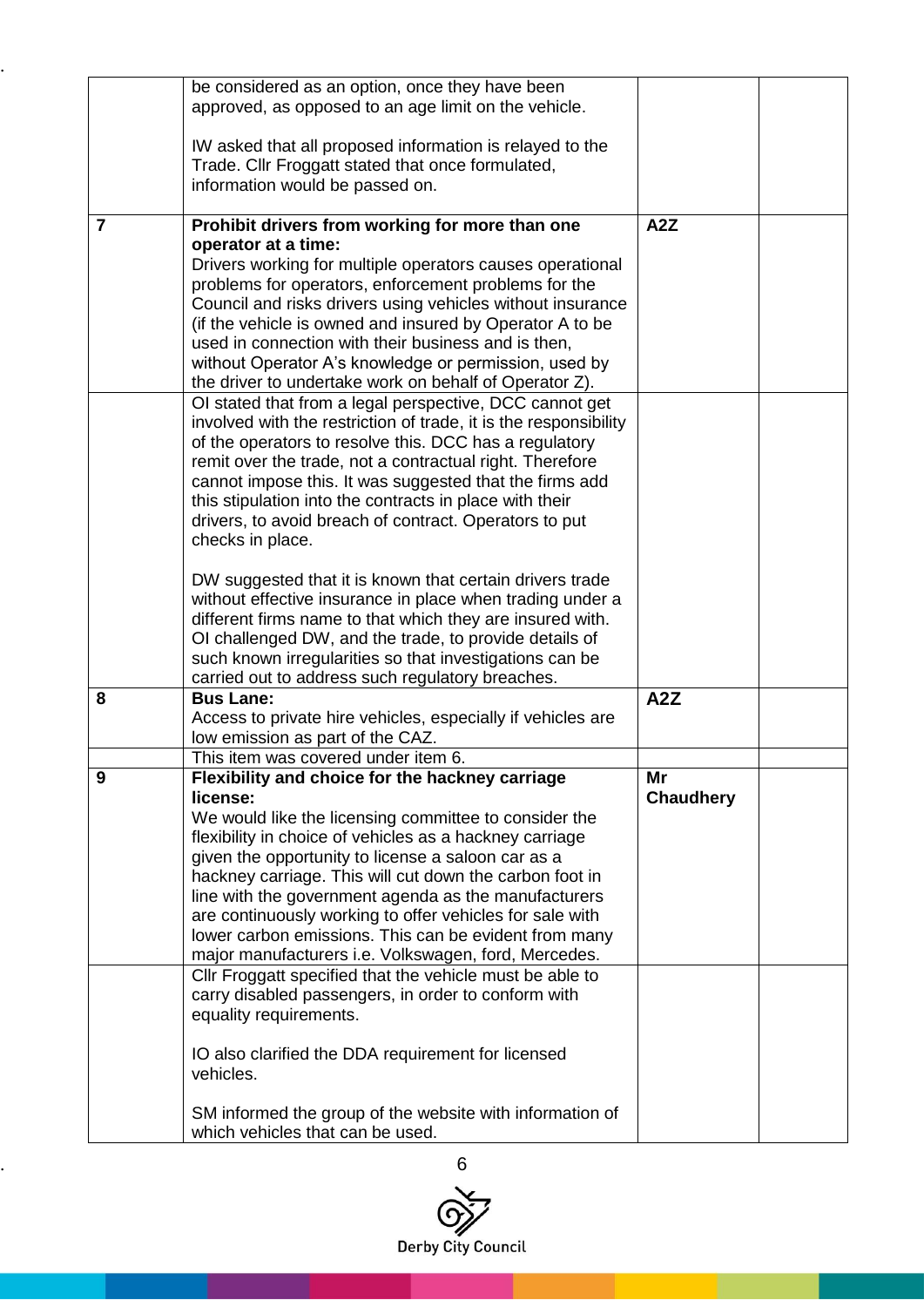|    | It was suggested whether other options could be<br>considered, however it was acknowledged that no<br>application had been received to licence a particular<br>vehicle.<br>DB has recently been approached by two companies;<br>Mertrux Derby and Allied Vehicles of Glasgow, with a<br>view to getting new vehicles licensed. Both firms have<br>since presented their cars at the Council House for<br>inspection to see if they comply with requirements.<br>Mertrux presented the latest Mercedes Benz Vito and<br>Allied Vehicles a Ford Pro Cab, based on the Ford<br>Tourneo.<br>A report for each of these vehicles will be taken to<br>licensing committee in due course. |                        |  |
|----|------------------------------------------------------------------------------------------------------------------------------------------------------------------------------------------------------------------------------------------------------------------------------------------------------------------------------------------------------------------------------------------------------------------------------------------------------------------------------------------------------------------------------------------------------------------------------------------------------------------------------------------------------------------------------------|------------------------|--|
|    | It was also suggested that other options can be taken to<br>the committee and if it is approved this can be added to<br>the list.                                                                                                                                                                                                                                                                                                                                                                                                                                                                                                                                                  |                        |  |
| 10 | Equality and without Prejudice of the proposed age<br>limit for both hackney and private hire vehicles:<br>The council policies states equal and fair opportunities<br>therefore why is there discrimination against the private<br>hire drivers why is there double standards for the two<br>trades?                                                                                                                                                                                                                                                                                                                                                                              | Mr<br><b>Chaudhery</b> |  |
|    | The proposals were around the points for the alternative<br>set of maximum years $-5/10/15$ . MK talked through the<br>proposals being considered – increase frequency of<br>inspections from 1 to 2 per year, new licences would only<br>be issued to vehicles less than a certain age. A number of<br>different age limits will be consulted on. No proposals<br>have been agreed yet in relation to existing licensed<br>vehicles.                                                                                                                                                                                                                                              |                        |  |
|    | There was a general acknowledgment that Hackney<br>Carriages cost more to purchase.                                                                                                                                                                                                                                                                                                                                                                                                                                                                                                                                                                                                |                        |  |
|    | Cllr Froggatt advised that all drivers take part in the<br>consultation, and that is open to the public.                                                                                                                                                                                                                                                                                                                                                                                                                                                                                                                                                                           |                        |  |
|    | Query raised around the age/emission policy how will this<br>be debated.                                                                                                                                                                                                                                                                                                                                                                                                                                                                                                                                                                                                           |                        |  |
| 11 | Review the agreement with the trade on vehicle and<br>drivers license conditions:<br>The entirety of the system has changed and therefore we<br>would like the licensing committee to review the<br>agreeable changes in the cross working group for further<br>discussions and rebate, requesting the cross working<br>party group to be actioned at the earliest.                                                                                                                                                                                                                                                                                                                | Mr<br><b>Chaudhery</b> |  |
|    | Cllr Froggatt informed the group that the next full<br>Licensing Committee is likely to take place in June/July.<br>MK asked what basis the trade wants the committee to<br>make changes. It was felt that the committee hadn't                                                                                                                                                                                                                                                                                                                                                                                                                                                    |                        |  |